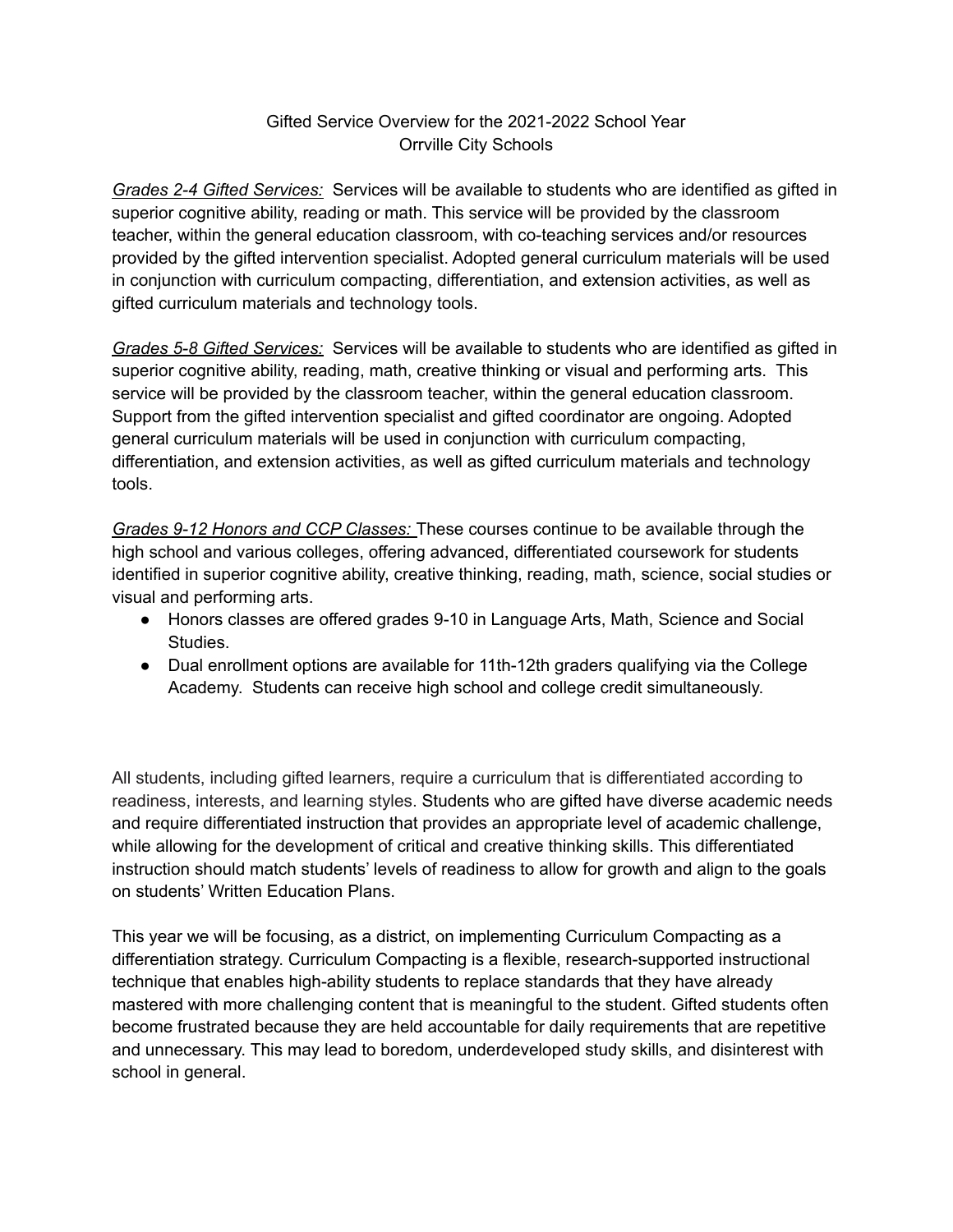Essentially the process of Curriculum Compacting involves:

- 1. Defining the goals and outcomes (learning standards) of a particular unit of study or segment of instruction.
- 2. Determining and documenting which students have already mastered most or all of a particular set of learning standards.
- 3. Providing replacement strategies/activities/learning outcomes through the use of instructional options that foster a more challenging and productive use of the student's time.

At the elementary level, classroom teachers will be meeting with the GIfted Intervention Specialist regularly to discuss learning standards and appropriate extension opportunities. At the middle school and high school levels, teachers will meet with grade level and content-specific colleagues, as well.

Regardless of the grade level, students will be offered the opportunity to demonstrate mastery before an instructional unit, often through a pre-test or standards mastery quiz. Students who earn 90% or higher, meaning they have mastered most or all of the standards in the upcoming unit/skills segment of instruction, will be given an A in Progress Book for those standards. These students will then be given the opportunity to work on replacement activities in which they will receive teacher and/or Gifted Intervention Specialist feedback for growth purposes, but they will not receive a formal grade, and their grades in the grade book will not be affected.

There will be times that gifted students may not yet have mastered the standards presented in the pre-test or standards mastery quiz. When presented with instruction on these standards, however, gifted students typically learn the material much more quickly than their peers. Once teachers are able to determine that students are ready, they will be offered time to work on replacement activities, rather than continue with repetitive practice. Students who did not earn the 90-100% on the initial pre-test will still take the post-test for their grade to be used in Progress Book.

Within this structure, teachers will continue to use differentiation strategies such as flexible groupings, independent studies, learning centers, and choice menus as options for the replacement work time. Providing time for replacement activities allows students to access advanced content and to focus on developing skills with more depth and complexity, without the fear of their grades being negatively impacted. This curricular model seeks to increase rigor into the general curriculum by asking students to develop scholarly behaviors.These behaviors are a foundation for academic success as students learn to ponder, consider different perspectives, set goals, thirst for knowledge, persevere while taking intellectual risks, demonstrate curiosity and academic humility, and strive for excellence, among others. These are traits that students are taught to exhibit through modeling, guided practice, and ongoing reinforcement from the Gifted Intervention Specialist, as well as the classroom teachers at the elementary level, and the content area teachers at the middle school and high school levels.